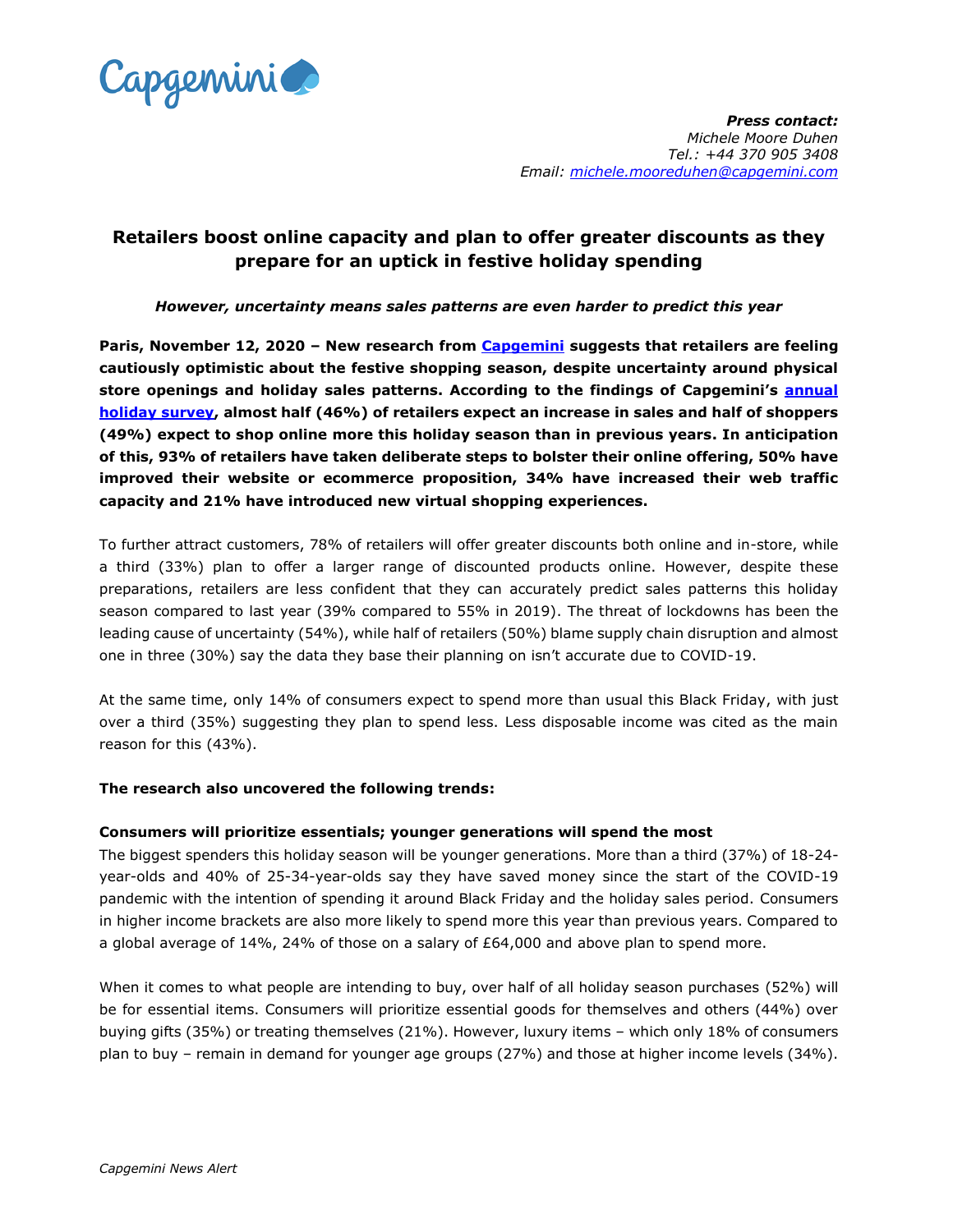

## **Impulse spending will drop as consumers plan ahead**

Almost half of shoppers (49%) expect to shop more online this holiday season than in previous years, with lockdowns enforcing this in some regions. Globally, the preference for in-store shopping on Black Friday is set to drop from 39% last year to 28% this year.

While Capgemini's research was conducted before new lockdowns were put in place in nations such as France and the UK, those regions where retailers are currently set to stay open in November are still affected. The biggest physical footfall decline will be seen in the US, where in-store shopping is expected to drop by 15 percentage points: just 27% of holidays purchases will be made in shops this year, down from 42% last year. For those consumers who are able to shop in-store, 33% will only go to shops when they know what they want to purchase and 32% will research what they plan to buy in advance, suggesting that impulse spending will fall.

#### **Retailers have readied themselves for change**

Despite uncertainty around spending patterns, the majority of retailers have changed their strategies to account for consumers' financial and health-related anxieties. More than two in five (43%) retailers are offering more discounts across the product range or more single-day or timed discounts (42%) compared to previous years. Nearly nine in ten (87%) have introduced new delivery options this year, 52% have brought in free delivery and 46% have introduced click and collect or curbside pick-up (rising to 60% in the US).

Retailers aren't forgetting about the in-store experience either: 93% of retailers have taken steps to attract customers in store, 50% have restricted numbers in their shops to ensure social distancing, while 43% have introduced more touchless payment options. New lockdowns will not mean these efforts have been made in vain, with restrictions due to relax in December in the UK and France, a late surge in Christmas shoppers could be more easily accommodated.

*"The holiday season has always been hard for retailers to predict, but supply chain disruption, consumer caution and changing government restrictions means this year is full of uncertainty,"* says Tim Bridges, Global Head of Consumer Goods and Retail at Capgemini. *"Despite this, retailers recognize that sales will shift online and have invested in their ecommerce offerings, with many businesses increasing payment options, opening up new delivery methods or bringing the in-store experience online through initiatives*  like virtual dressing rooms. With the ongoing nature of the pandemic, the uncertainty we're witnessing *today is likely to continue into next year. The real winners will be those that can digitally streamline their operations and supply chains, so that they can easily scale up and down to meet sudden surges and decreases in consumer spending."* 

#### **Methodology**

The interviews were conducted online by Sapio Research, on behalf of Capgemini, in October 2020 using an email invitation and an online survey. The retailer survey was conducted among 851 retail managers across 6 regions: UK, US, Germany, France, Netherlands and Scandinavia, in companies with at least 250 employees. The consumer survey was conducted among 6588 consumers across the same 6 regions: UK, US, Germany, France, Netherlands and Scandinavia. At an overall level the retailer survey results are accurate to  $\pm$  3.4% at 95% confidence limits assuming a result of 50%. The consumer survey results are accurate to  $\pm$  1.2% at 95% confidence limits assuming a result of 50%.